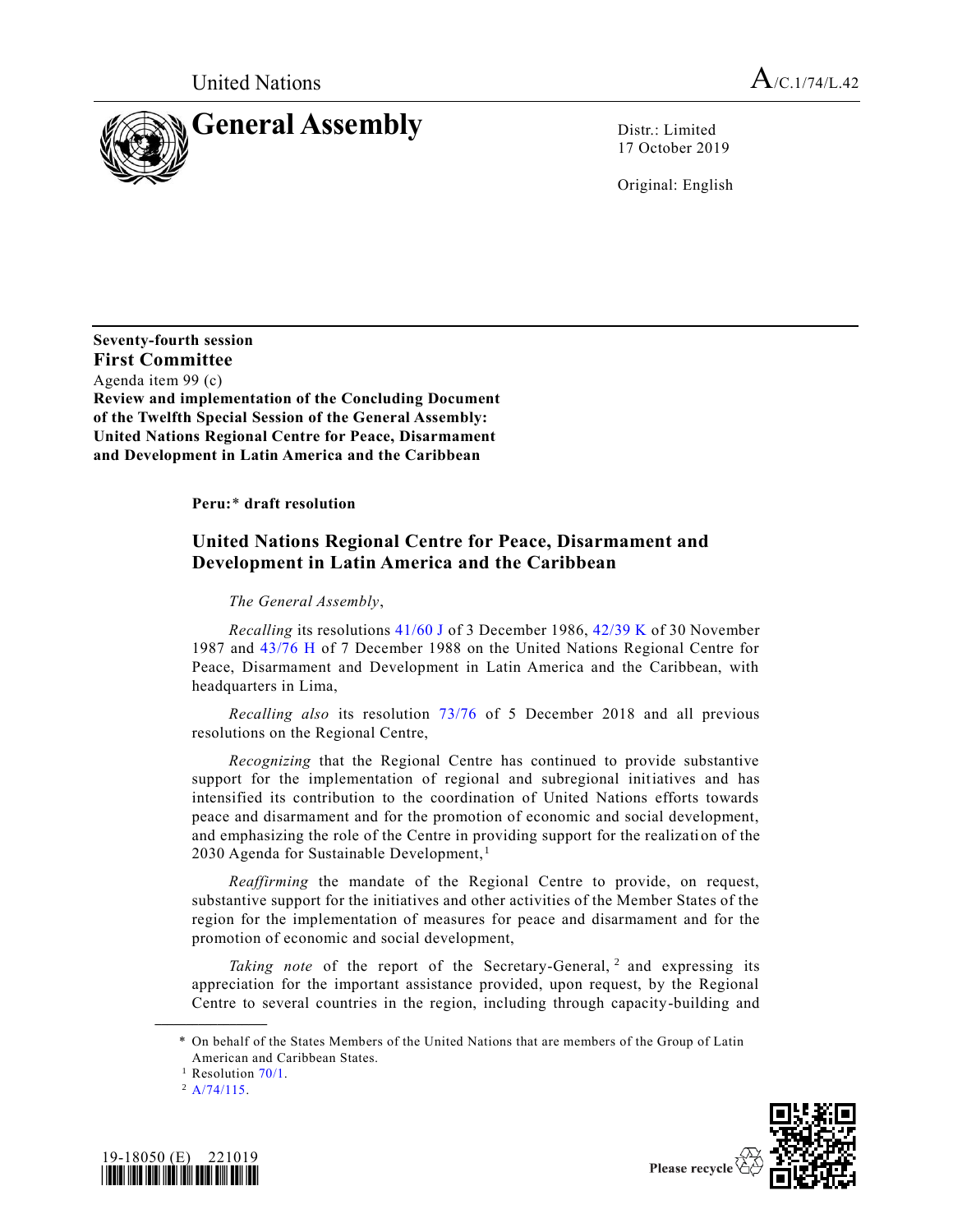technical assistance activities for the implementation of disarmament, non-proliferation and arms control instruments,

*Welcoming* the support provided by the Regional Centre to Member States in the implementation of disarmament and non-proliferation instruments,

*Emphasizing* the need for the Regional Centre to develop and strengthen its activities and programmes in a comprehensive and balanced manner, in accordance with its mandate and in line with the requests for assistance by Member States,

*Welcoming* the ongoing support provided by the Regional Centre to Member States in the implementation of the Programme of Action to Prevent, Combat and Eradicate the Illicit Trade in Small Arms and Light Weapons in All Its Aspects, <sup>3</sup>

*Welcoming also* the assistance provided by the Regional Centre to some States, upon request, in the management and securing of national weapons stockpiles and in the identification and destruction of surplus, obsolete or seized weapons and ammunition, as declared by competent national authorities, in particular the establishment of a regional training centre in Port of Spain to manage weapons stockpiles,

*Welcoming further* the initiative of the Regional Centre to continue to conduct activities in line with efforts to promote the equitable representation of women in all decision-making processes with regard to matters related to disarmament, non-proliferation and arms control, as encouraged in its resolutions [65/69](https://undocs.org/en/A/RES/65/69) of 8 December 2010 and subsequent resolutions, including resolution [73/46](https://undocs.org/en/A/RES/73/46) of 5 December 2018,

*Recalling* the report of the Group of Governmental Experts on the relationship between disarmament and development,<sup>4</sup> referred to in General Assembly resolution [59/78](https://undocs.org/en/A/RES/59/78) of 3 December 2004, which is of utmost interest with regard to the role that the Regional Centre plays in promoting the issue in the region in pursuit of its mandate to promote economic and social development related to peace and disarmament,

*Noting* that security, disarmament and development issues have always been recognized as significant topics in Latin America and the Caribbean, the first inhabited region in the world to be declared a nuclear-weapon-free zone,

*Recognizing* the cooperation between the Regional Centre and the Agency for the Prohibition of Nuclear Weapons in Latin America and the Caribbean on strengthening the nuclear-weapon-free zone established by the Treaty for the Prohibition of Nuclear Weapons in Latin America and the Caribbean (Treaty of Tlatelolco),<sup>5</sup> as well as its efforts in promoting peace and disarmament education, especially among youth,

*Bearing in mind* the important role of the Regional Centre in promoting confidence-building measures, arms control and limitation, disarmament and development at the regional level,

*Recognizing* the importance of information, research, education and training for peace, disarmament and development in order to achieve understanding and cooperation among States,

1. *Reiterates its strong support* for the role of the United Nations Regional Centre for Peace, Disarmament and Development in Latin America and the Caribbean in the promotion of activities of the United Nations at the regional and subregional

**\_\_\_\_\_\_\_\_\_\_\_\_\_\_\_\_\_\_**

<sup>3</sup> *Report of the United Nations Conference on the Illicit Trade in Small Arms and Light Weapons in All Its Aspects, New York, 9–20 July 2001* [\(A/CONF.192/15\)](https://undocs.org/en/A/CONF.192/15), chap. IV, para. 24.

<sup>4</sup> Se[e A/59/119.](https://undocs.org/en/A/59/119)

<sup>5</sup> United Nations, *Treaty Series*, vol. 634, No. 9068.